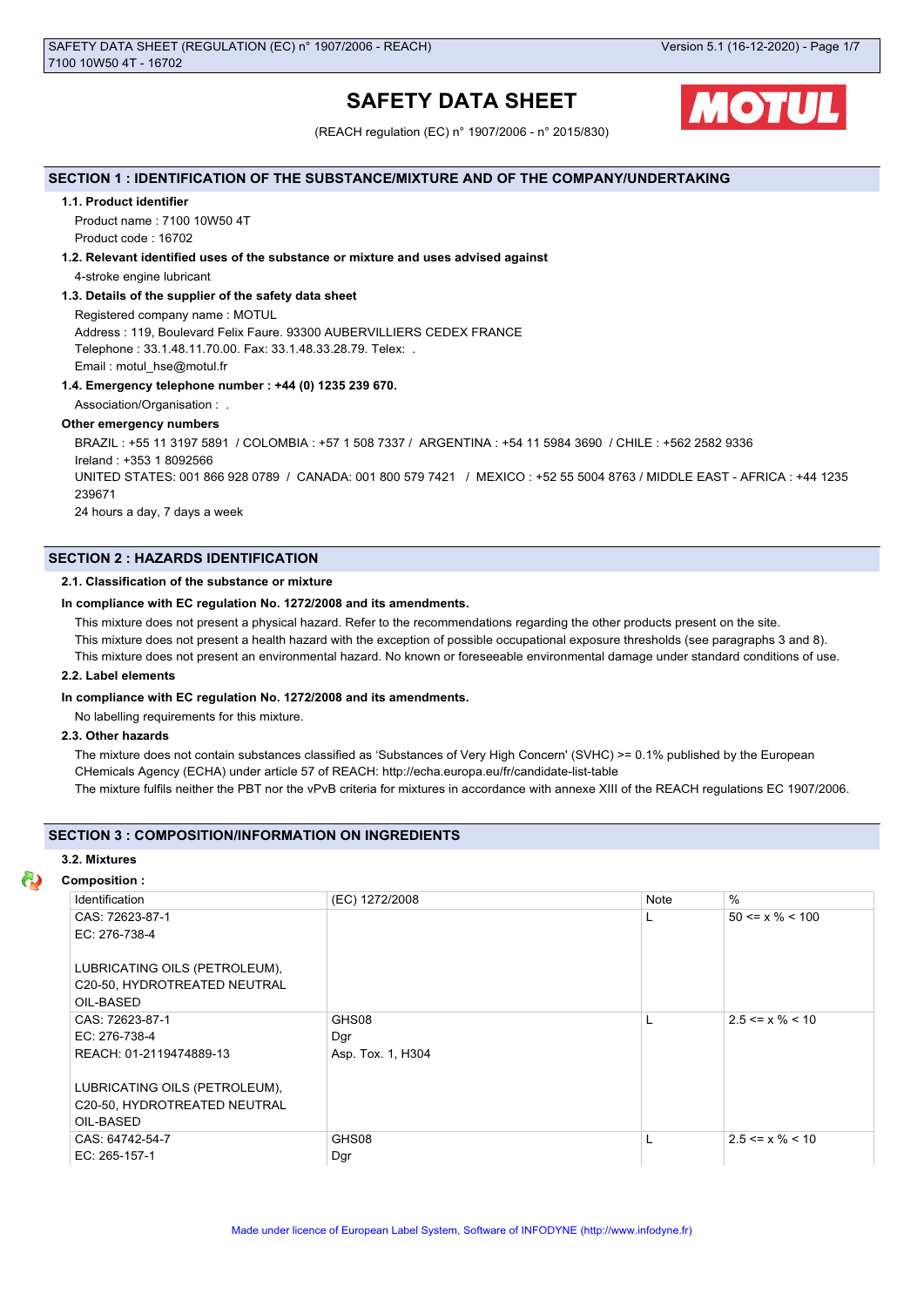| REACH: 01-2119484627-25                                   | Asp. Tox. 1, H304 |  |
|-----------------------------------------------------------|-------------------|--|
| DISTILLATES (PETROLEUM),<br>HYDROTREATED HEAVY PARAFFINIC |                   |  |
| (Full text of H-phrases: see section 16)                  |                   |  |

### **Information on ingredients :**

Note L: The carcinogen classification does not apply because the substance contains less than 3 % w/w of dimethyl sulphoxide (DMSO) measured using the IP 346 method.

# **SECTION 4 : FIRST AID MEASURES**

As a general rule, in case of doubt or if symptoms persist, always call a doctor. NEVER induce swallowing by an unconscious person.

#### **4.1. Description of first aid measures**

#### **In the event of exposure by inhalation :**

Remove the victim to fresh air. If the symptoms persist, call a physician.

# **In the event of splashes or contact with eyes :**

Wash immediately and abundantly with water, including under the eyelids.

# **In the event of splashes or contact with skin :**

Immediately remove all soiled clothing.

Wash immediately and abundantly with soap and water.

### **In the event of swallowing :**

Seek medical attention, showing the label.

### **4.2. Most important symptoms and effects, both acute and delayed**

No data available.

# **4.3. Indication of any immediate medical attention and special treatment needed**

No data available.

# **SECTION 5 : FIREFIGHTING MEASURES**

#### Non-flammable.

#### **5.1. Extinguishing media**

#### **Suitable methods of extinction**

Dry agent, foam, carbon dioxide.

#### **Unsuitable methods of extinction**

High volume water jet

#### **5.2. Special hazards arising from the substance or mixture**

A fire will often produce a thick black smoke. Exposure to decomposition products may be hazardous to health.

Do not breathe in smoke.

In the event of a fire, the following may be formed :

- carbon monoxide (CO)

- carbon dioxide (CO2)

#### **5.3. Advice for firefighters**

No data available.

# **SECTION 6 : ACCIDENTAL RELEASE MEASURES**

#### **6.1. Personal precautions, protective equipment and emergency procedures**

Consult the safety measures listed under headings 7 and 8.

Spilled product may make surfaces slippery.

# **For first aid worker**

First aid workers will be equipped with suitable personal protective equipment (See section 8).

# **6.2. Environmental precautions**

Contain and control the leaks or spills with non-combustible absorbent materials such as sand, earth, vermiculite, diatomaceous earth in drums for waste disposal.

Prevent any material from entering drains or waterways.

# **6.3. Methods and material for containment and cleaning up**

Clean preferably with a detergent, do not use solvents.

#### **6.4. Reference to other sections**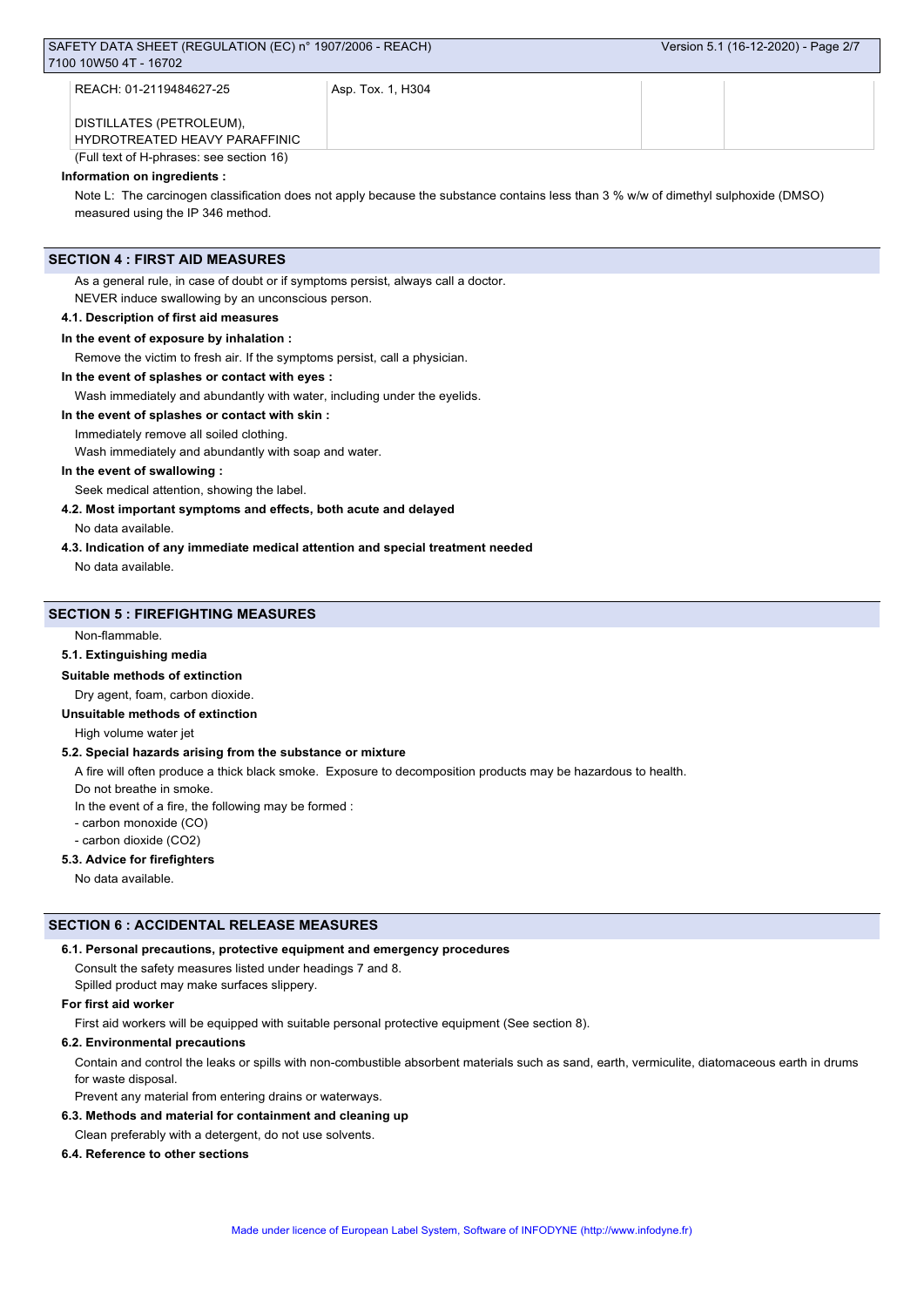# **SECTION 7 : HANDLING AND STORAGE**

Requirements relating to storage premises apply to all facilities where the mixture is handled.

#### **7.1. Precautions for safe handling**

Always wash hands after handling.

#### To be translated (XML)

No special precaution apart from the observance of hygiene rules

#### **Fire prevention :**

Prevent access by unauthorised personnel.

Take precautionary measures against static discharges by bonding and grounding equipment. No smoking.

#### **Recommended equipment and procedures :**

For personal protection, see section 8.

Observe precautions stated on label and also industrial safety regulations.

Ensure good ventilation at the workplace

### **Prohibited equipment and procedures :**

No smoking, eating or drinking in areas where the mixture is used.

Do not breathe fumes, vapour, spray.

#### **7.2. Conditions for safe storage, including any incompatibilities**

Store between 5°C and 40°C in a dry, well ventilated place.

#### Only use hydrocarbon-resistant containers, joints and pipes.

#### **Storage**

Keep out of reach of children.

#### **Packaging**

Always keep in packaging made of an identical material to the original.

#### **7.3. Specific end use(s)**

No data available.

#### **SECTION 8 : EXPOSURE CONTROLS/PERSONAL PROTECTION**

#### **8.1. Control parameters**

#### No data available.

#### **Derived no effect level (DNEL) or derived minimum effect level (DMEL):**

LUBRICATING OILS (PETROLEUM), C20-50, HYDROTREATED NEUTRAL OIL-BASED (CAS: 72623-87-1)

| Final use:                | Workers.                 |
|---------------------------|--------------------------|
| Exposure method:          | Inhalation.              |
| Potential health effects: | Long term local effects. |
| DNEL :                    | 5.4 mg of substance/m3   |

Exposure method: **Inhalation** 

#### **Final use: Consumers.**

Potential health effects: Long term local effects. DNEL : 1.2 mg of substance/m3

#### **8.2. Exposure controls**

#### **Appropriate engineering controls**

Ensure adequate ventilation, if possible with extractor fans at work posts and appropriate general extraction. Personnel shall wear regularly laundered overalls.

#### **Personal protection measures, such as personal protective equipment**

Use personal protective equipment that is clean and has been properly maintained. Store personal protective equipment in a clean place, away from the work area. Never eat, drink or smoke during use. Remove and wash contaminated clothing before re-using. Ensure that there is adequate ventilation, especially in confined areas.

### **- Eye / face protection**

Avoid contact with eyes.

Use eye protectors designed to protect against liquid splashes Before handling, wear safety goggles in accordance with standard EN166.

# **- Hand protection**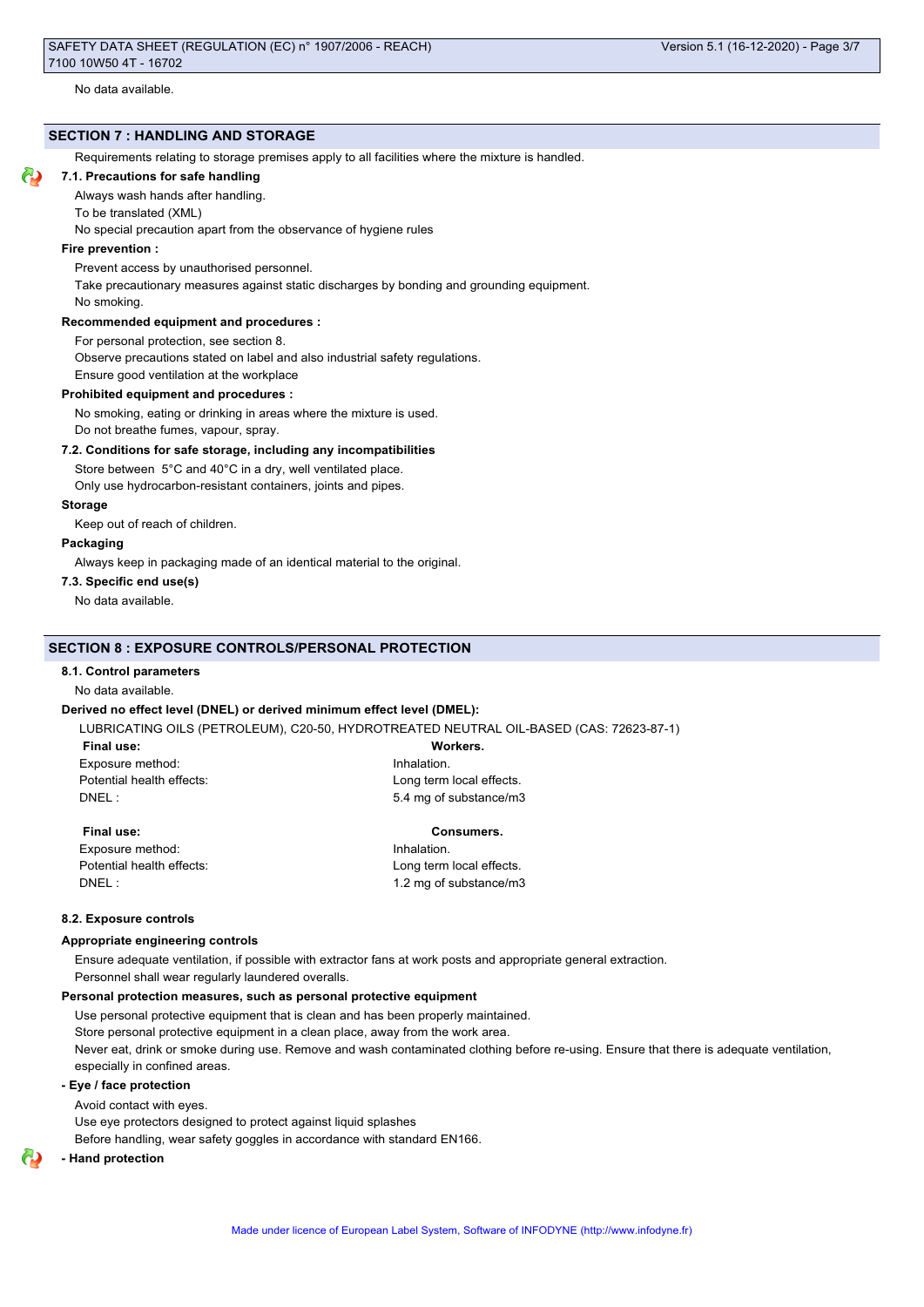Wear suitable protective gloves in the event of prolonged or repeated skin contact. Type of gloves recommended :

| <u>I ype of gioves recommented.</u> |           |  |  |  |
|-------------------------------------|-----------|--|--|--|
| Glove                               | $0.38$ mm |  |  |  |
| thickness:                          |           |  |  |  |
| Break-through                       | > 480 mn  |  |  |  |
| time:                               |           |  |  |  |

#### **- Body protection**

Work clothing worn by personnel shall be laundered regularly.

After contact with the product, all parts of the body that have been soiled must be washed.

### **- Respiratory protection**

Breathing apparatus only when aerosol or spray are formed.

# **SECTION 9 : PHYSICAL AND CHEMICAL PROPERTIES**

#### **9.1. Information on basic physical and chemical properties**

**General information :**

| Physical state:                                        | Fluid liquid.         |  |  |
|--------------------------------------------------------|-----------------------|--|--|
| Color:                                                 | red                   |  |  |
| Important health, safety and environmental information |                       |  |  |
| $pH$ :                                                 | Not relevant.         |  |  |
| Flash Point Interval:                                  | $FP > 100^{\circ}C$ . |  |  |
| Vapour pressure (50°C):                                | Not relevant.         |  |  |
| Density:                                               | < 1                   |  |  |
| Water solubility:                                      | Insoluble.            |  |  |
| Viscosity:                                             | 122.4 mm²/s à 40°C    |  |  |
| $\sim$ $\sim$ $\sim$ $\sim$ $\sim$ $\sim$              |                       |  |  |

# **9.2. Other information**

No data available.

# **SECTION 10 : STABILITY AND REACTIVITY**

#### **10.1. Reactivity**

No data available.

#### **10.2. Chemical stability**

This mixture is stable under the recommended handling and storage conditions in section 7.

#### **10.3. Possibility of hazardous reactions**

No data available.

#### **10.4. Conditions to avoid**

Keep away from heat and from sources of ignition

Take precautionary measures against static discharges.

#### **10.5. Incompatible materials**

Strong oxidants Acids

**10.6. Hazardous decomposition products**

The thermal decomposition may release/form :

- carbon monoxide (CO)

- carbon dioxide (CO2)

# **SECTION 11 : TOXICOLOGICAL INFORMATION**

# **11.1. Information on toxicological effects**

- No data available.
- **11.1.1. Substances**

# **Acute toxicity :**

DISTILLATES (PETROLEUM), HYDROTREATED HEAVY PARAFFINIC (CAS: 64742-54-7) Oral route : LD50 > 5000 mg/kg Species : Rat OCDE Ligne directrice 401 (Toxicité aiguë par voie orale)

Dermal route : LD50 > 5000 mg/kg Species : Rabbit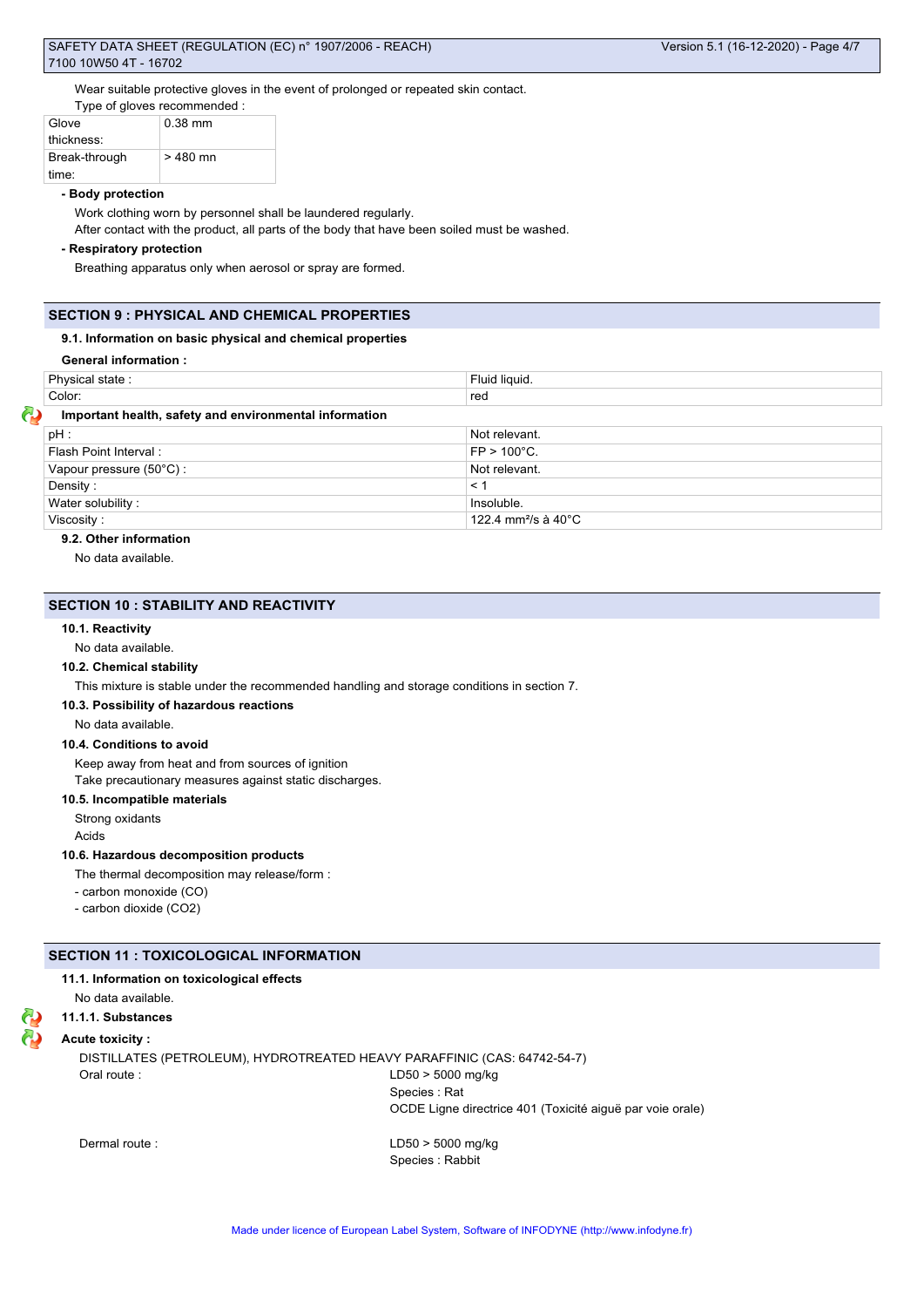OCDE Ligne directrice 402 (Toxicité aiguë par voie cutanée)

Inhalation route (Dusts/mist) : LC50 > 5.53 mg/l

OCDE Ligne directrice 403 (Toxicité aiguë par inhalation)

# **Specific target organ systemic toxicity - repeated exposure :**

DISTILLATES (PETROLEUM), HYDROTREATED HEAVY PARAFFINIC (CAS: 64742-54-7)

| Oral route: |  |
|-------------|--|
|             |  |

 $C = 125$  mg/kg poids corporel/jour Species : Rat Duration of exposure : 90 jours OCDE Ligne directrice 408 (Toxicité orale à doses répétées - rongeurs: 90 jours)

Dermal route : C = 30 mg/kg poids corporel/jour Species : Rat Duration of exposure : 90 jours OCDE Ligne directrice 411 (Toxicité cutanée subchronique: 90 jours)

# **11.1.2. Mixture**

#### **Skin corrosion/skin irritation :**

Repeated or prolonged contact with the preparation may cause removal of natural fat from the skin resulting in non allergic contact dermatitis and absorption through the skin.

# **Serious damage to eyes/eye irritation :**

Mild eye irritation

#### **Aspiration hazard :**

"Inhalation of vapours may cause irritation of the respiratory system in very susceptible persons." May cause lung damage if swallowed

#### **Monograph(s) from the IARC (International Agency for Research on Cancer) :**

CAS 140-11-4 : IARC Group 3 : The agent is not classifiable as to its carcinogenicity to humans.

# **SECTION 12 : ECOLOGICAL INFORMATION**

#### **12.1. Toxicity**

### **12.1.1. Substances**

DISTILLATES (PETROLEUM), HYDROTREATED HEAVY PARAFFINIC (CAS: 64742-54-7) Fish toxicity : LC50 > 100 mg/l

Species : Pimephales promelas Duration of exposure : 96 h

NOEC = 1000 mg/l Species : Oncorhynchus mykiss Duration of exposure : 14 jours

Crustacean toxicity : EC50 > 10000 mg/l

Species : Daphnia magna Duration of exposure : 48 h

 $NOEC = 10$  mg/l Species : Daphnia magna Duration of exposure : 21 jours

Algae toxicity :  $NOEC \ge 100$  mg/l Species : Pseudokirchnerella subcapitata Duration of exposure : 72 h

### **12.1.2. Mixtures**

No aquatic toxicity data available for the mixture.

#### **12.2. Persistence and degradability**

#### **12.2.1. Substances**

DISTILLATES (PETROLEUM), HYDROTREATED HEAVY PARAFFINIC (CAS: 64742-54-7) Biodegradability : Non-rapidly degradable.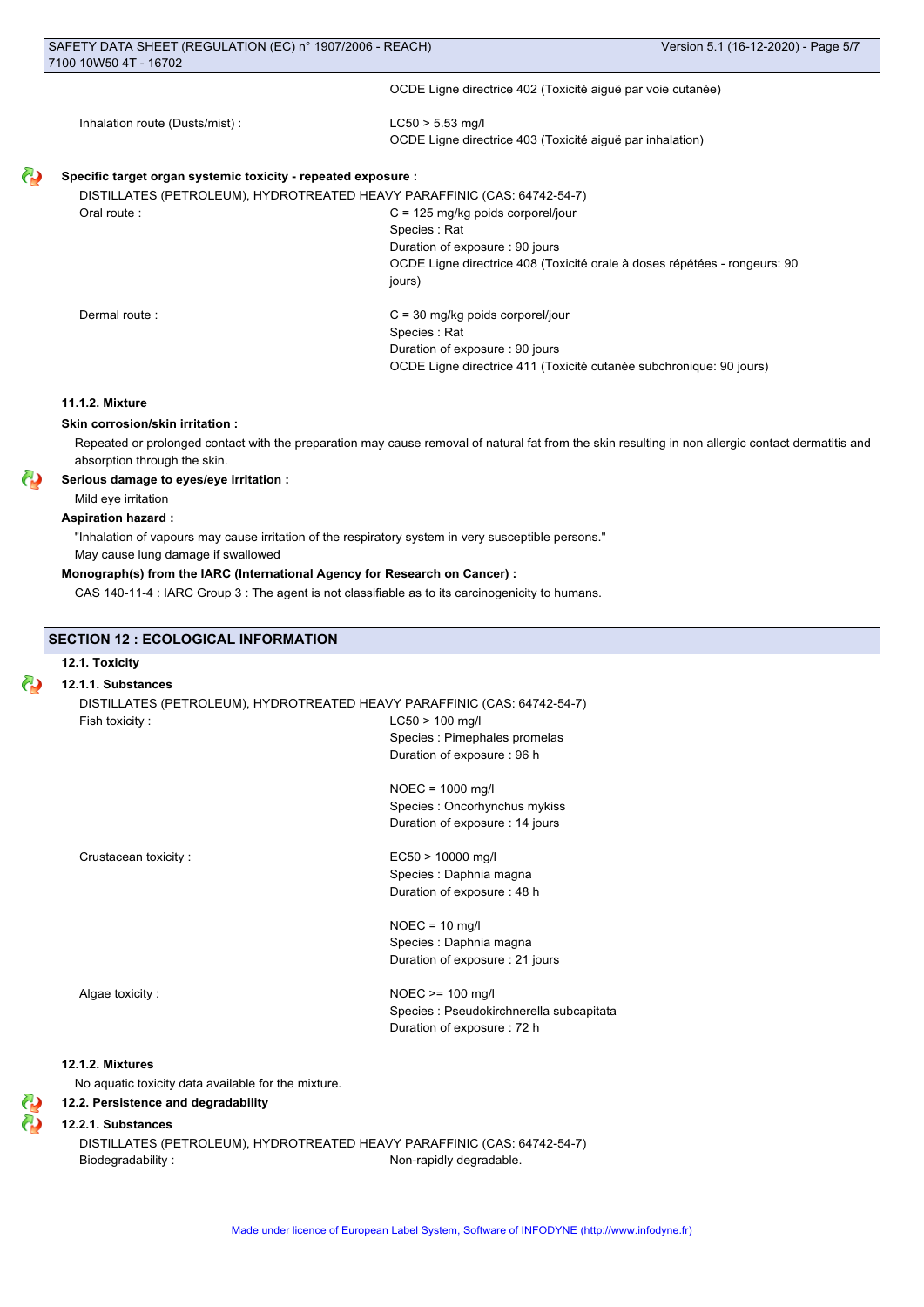#### **12.3. Bioaccumulative potential**

No data available.

# **12.4. Mobility in soil**

Not very mobile in soil.

The product is insoluble in water and will spread on the surface

#### **12.5. Results of PBT and vPvB assessment**

No data available.

#### **12.6. Other adverse effects**

Do not dispose of the product in the natural environment, effluents or surface waters.

#### **German regulations concerning the classification of hazards for water (WGK, AwSV vom 18/04/2017, KBws) :**

WGK 1 : Slightly hazardous for water.

### **SECTION 13 : DISPOSAL CONSIDERATIONS**

Proper waste management of the mixture and/or its container must be determined in accordance with Directive 2008/98/EC.

#### **13.1. Waste treatment methods**

Do not pour into drains or waterways.

#### **Waste :**

Waste management is carried out without endangering human health, without harming the environment and, in particular without risk to water, air, soil, plants or animals.

Recycle or dispose of waste in compliance with current legislation, preferably via a certified collector or company.

Do not contaminate the ground or water with waste, do not dispose of waste into the environment.

#### **Soiled packaging :**

Empty container completely. Keep label(s) on container. Give to a certified disposal contractor.

**SECTION 14 : TRANSPORT INFORMATION** Exempt from transport classification and labelling.

**14.1. UN number**

-

-

-

-

-

-

- **14.2. UN proper shipping name**
- **14.3. Transport hazard class(es)**
- **14.4. Packing group**
- **14.5. Environmental hazards**
- **14.6. Special precautions for user**

# **SECTION 15 : REGULATORY INFORMATION**

# **15.1. Safety, health and environmental regulations/legislation specific for the substance or mixture**

#### **- Classification and labelling information included in section 2:**

- The following regulations have been used:
- EU Regulation No. 1272/2008 amended by EU Regulation No. 2020/217 (ATP 14)
- **Container information:**
- No data available.
- **Particular provisions :**

No data available.

- **German regulations concerning the classification of hazards for water (WGK, AwSV vom 18/04/2017, KBws) :** WGK 1 : Slightly hazardous for water.
	- **Standardised American system for the identification of hazards presented by the product in view of emergency procedures (NFPA 704) :** NFPA 704, Labelling: Health=0 Inflammability=1 Instability/Reactivity=1 Specific Risk=none